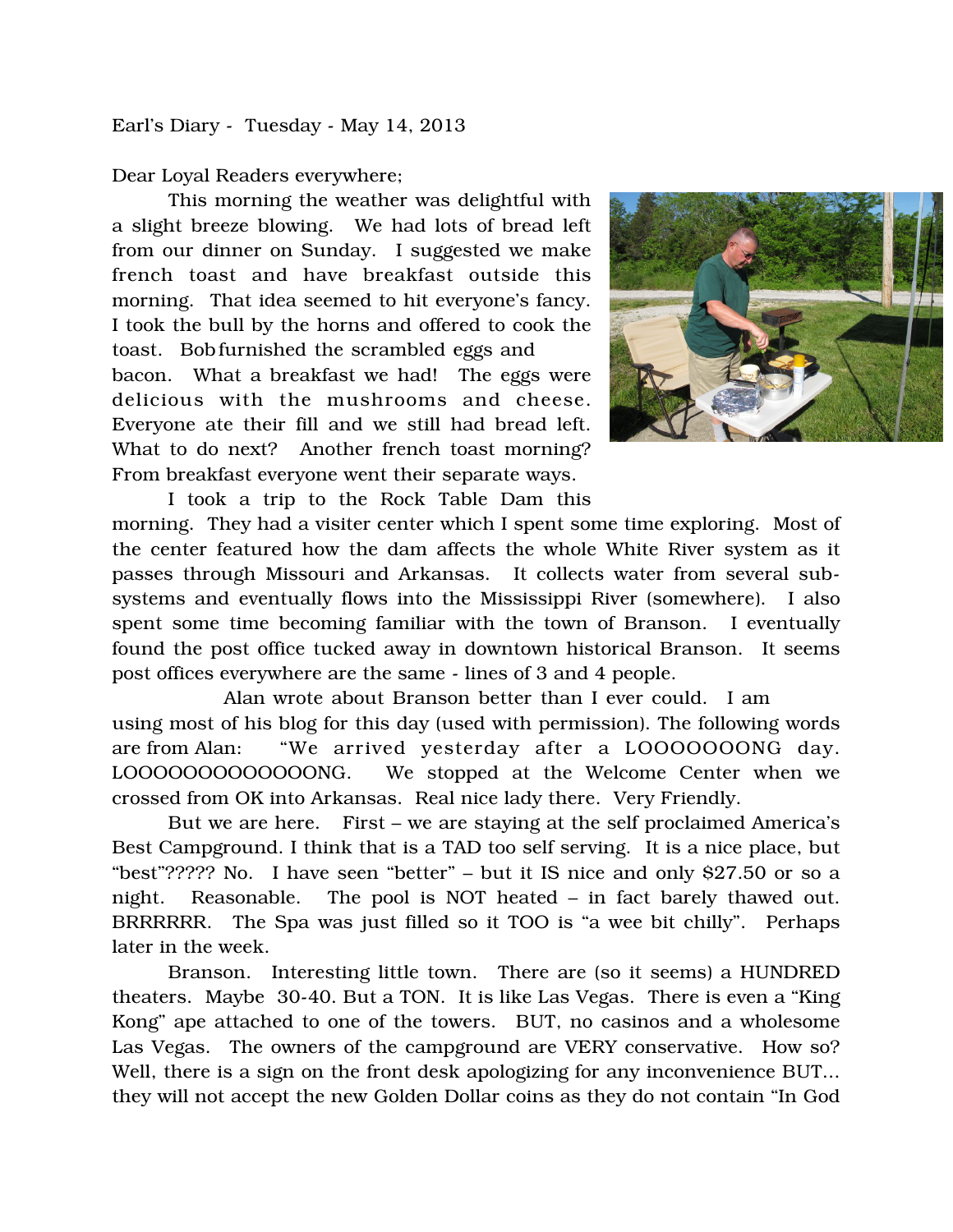We Trust" on the FACE of the coin. They don't believe that they are legal tender and refuse to accept them. Ummm.... ok. The truth is that NOBODY uses them anyway. Shrug. We took a trip down the main drag – show venue after show venue. And between THEM are restaurant after restaurant. With a hotel/motel squeezed in. BUSY town.

 When we arrived last night we had left over ribs from Earl's Rib Palace which we attacked. And this morning our own Earl (who was a cook in the US Army!) did French Freedom Toast for the group.



Most of the

group were in education. Earl had been a butcher for Goehring Meat company in Lodi ( R e a l l y ? Thankfully NOT r e lated to Hermann). After it closed down, he went back and got his credential and

did first grade. Faith was a Kindergarten teacher. Hubby Don was a music teacher. Don's brother Bob's wife, Jackie, also taught primary grades and Michele was a teacher's aide. WOW.

 It is breezy here, and a bit on the humid side. VERY tolerable, just a bit more humid than we are normally used to.

 In addition to the shows, there are other attractions – a Titanic museum, a Toy Museum, another Wax Museum, a Ripley's Believe-it-or-Not and others. After breakfast our group split up.... and went their own way to see what this town was all about."

Thanks Alan, for letting me borrow your words. Some day you can borrow my pictures. I did visit the Sights and Sounds Theater this afternoon and purchased a ticket to see "*Joseph*". It's reported to be very spectacular. We'll see how that is Thursday afternoon.